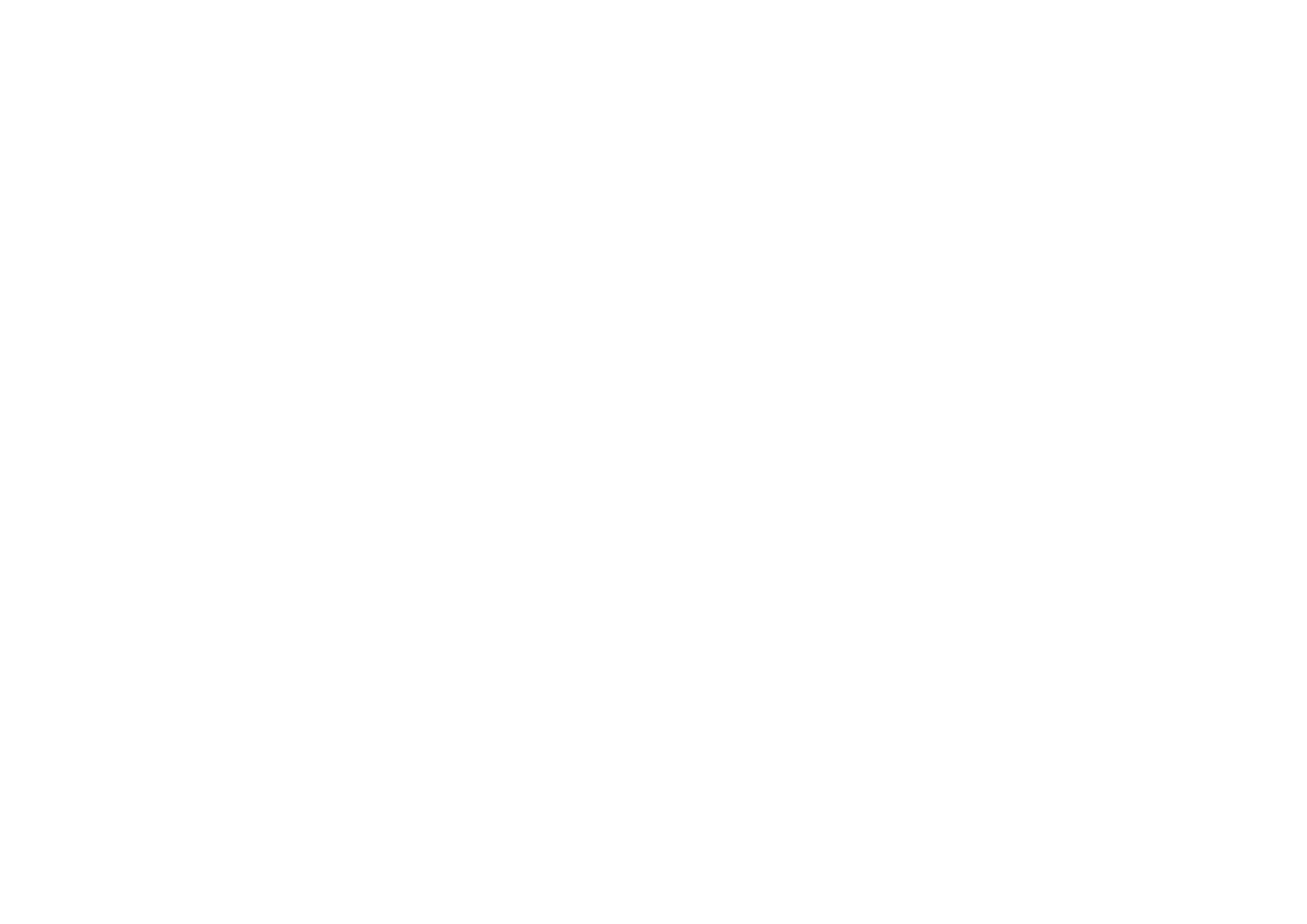| Area of         | <b>EYFS</b>       | <b>Y1</b>       | Y <sub>2</sub>   | <b>Y3</b>         | <b>Y4</b>         | <b>Y5</b>         | <b>Y6</b>      |
|-----------------|-------------------|-----------------|------------------|-------------------|-------------------|-------------------|----------------|
| Learning        |                   |                 |                  |                   |                   |                   |                |
| Shelter         | Introduction of   | Supported       | Independe        | Create a          | Design and        | Create a          | Shelter        |
| <b>Building</b> | basic shelter     | construction of | nt use of        | tarpaulin         | build varying     | tipi shelter      | building       |
|                 | building with     | tripod          | tripod           | shelter in a      | sizedshelters     | with              | challenge $-$  |
|                 | support (some     | structures      | structures       | woodland          | using tarpaulin   | camouflag         | working in     |
|                 | indoor and        | (mini-den       | (animal          |                   | and materials     | e                 | teams the      |
|                 | outdoor           | building)       | den              | Work              | found in a        |                   | childrenplan,  |
|                 | equipment)        |                 | building)        | successfully      | woodland          | Work              | build and      |
|                 |                   | Erect a lean to |                  | as a group,       |                   | successfully as   | review their   |
|                 | Mini-den building | shelter, with   | Introduction to  | having            | Work              | a group,          | shelters       |
|                 | for small animals | support         | lashing and      | considered        | successfully      | having            | (recap the     |
|                 |                   |                 | frapping         | and               | as a group,       | considered        | different ways |
|                 |                   |                 | techniques to    | evaluated         | having            | and evaluated     | to build       |
|                 |                   |                 | make frames      | each              | considered        | each              | shelters)      |
|                 |                   |                 |                  | members'          | and evaluated     | members'          |                |
|                 |                   |                 | Create a lean to | contributions     | each              | contributions     | Work           |
|                 |                   |                 | shelter,         |                   | members'          |                   | successfully   |
|                 |                   |                 | independently or | Compare and       | contributions     | Compare and       | as a group,    |
|                 |                   |                 | with limited     | evaluate the      |                   | evaluate the      | having         |
|                 |                   |                 | support.         | shelters in       | Compare and       | shelters in       | considered     |
|                 |                   |                 |                  | relation to their | evaluate the      | relation to their | and evaluated  |
|                 |                   |                 |                  | sturdiness,       | shelters in       | sturdiness,       | each           |
|                 |                   |                 |                  | durability,       | relation to their | durability,       | members'       |
|                 |                   |                 |                  | weatherproofing   | sturdiness,       | weatherproofing   | contributions  |
|                 |                   |                 |                  | and whether it is | durability,       | and whetherit is  |                |
|                 |                   |                 |                  | fit for purpose   | weatherproofing   | fit for purpose   | Compare and    |
|                 |                   |                 |                  | Build a mock      | and whetherit is  |                   | evaluate the   |
|                 |                   |                 |                  | settlement        | fit for purpose   |                   | shelters in    |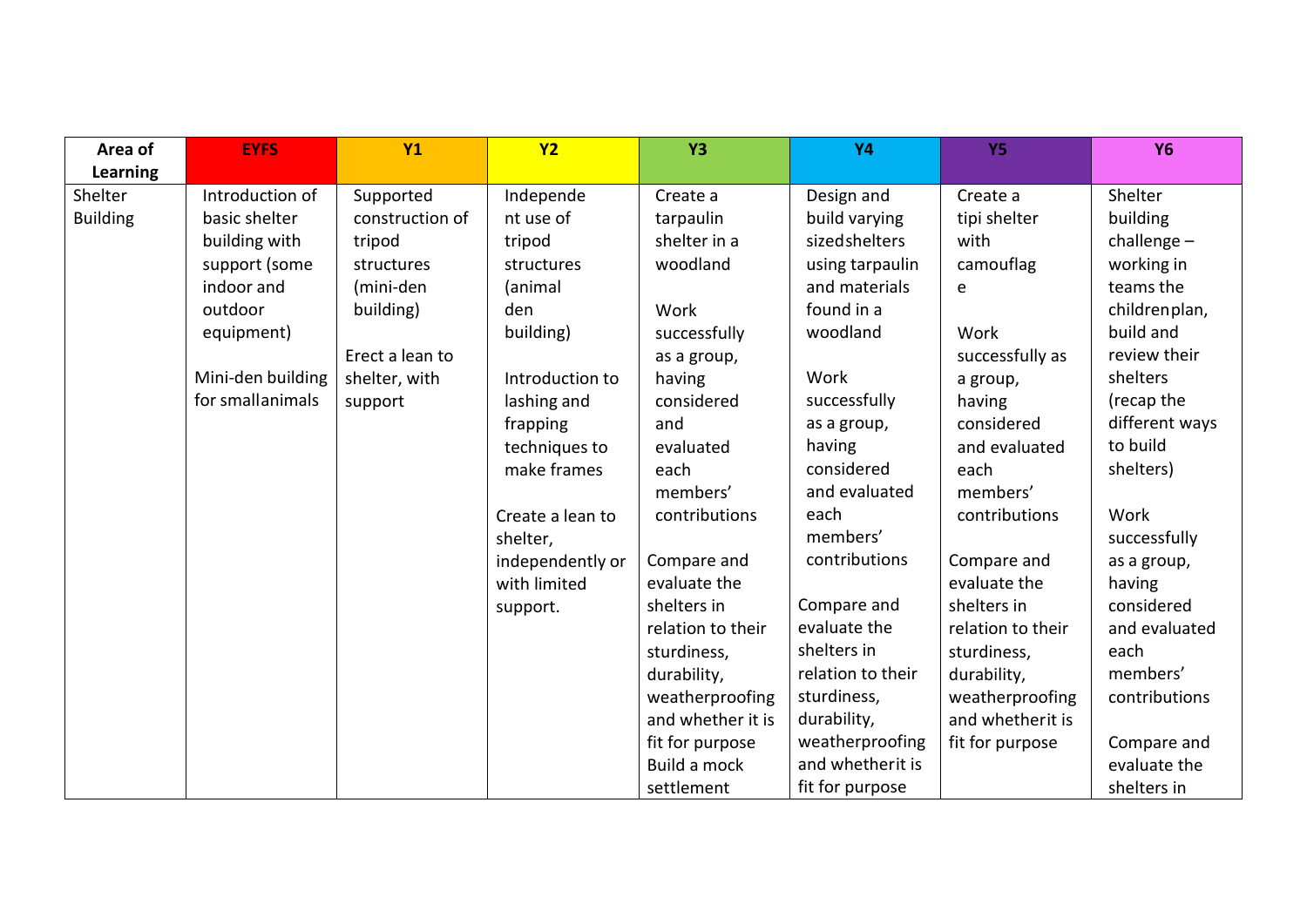|              |                  |               |                 | Using cardboard |                      |                | relation to       |
|--------------|------------------|---------------|-----------------|-----------------|----------------------|----------------|-------------------|
|              |                  |               |                 | bricks ? and    | <b>Autumn Term 1</b> |                | their             |
|              |                  |               |                 | tarpaulin       | Roman Camp           |                | sturdiness,       |
|              |                  |               |                 |                 | Week $4-$            |                | durability,       |
|              |                  |               |                 |                 | 27.09.21             |                | weatherproofi     |
|              |                  |               |                 |                 |                      |                | ng and            |
|              |                  |               |                 |                 |                      |                | whetherit is fit  |
|              |                  |               |                 |                 |                      |                | for purpose       |
|              |                  |               |                 |                 |                      |                |                   |
|              |                  |               |                 |                 |                      |                | Set up a tent in  |
|              |                  |               |                 |                 |                      |                | preparation for   |
|              |                  |               |                 |                 |                      |                | going on a        |
|              |                  |               |                 |                 |                      |                | residential visit |
| Geographical | Follow rules and | Use simple    | Use             | Demonstrate     | Recognise            | Use the eight  | Use the eight     |
| Skills and   | boundaries       | compass       | simple          | understanding   | features             | points of a    | points of a       |
| Navigation   | Promote free     | directions    | compass         | of the concept  | and                  | compass and    | compass,          |
|              | exploration      | (North,       | directions      | of a basic map  | symbols              | four figure    | four and six-     |
|              |                  | South, East   | (North,         |                 | on the               | grid           | figure grid       |
|              |                  | and West)     | South,          | Navigate        | map                  | references     | references,       |
|              |                  |               | East and        | your way        |                      |                | symbols and       |
|              |                  | Use           | West)           | around a        | Understand           | Develop        | key (including    |
|              |                  | directional   |                 | simple          | how to               | expertise in   | the use of        |
|              |                  | language      | Use             | orienteer       | orientatethe         | the            | Ordnance          |
|              |                  | (nearand far; | directional     | ing             | map                  | orienteering   | Survey Maps)      |
|              |                  | left and      | language        | course          |                      | skills of      |                   |
|              |                  | right)        | (near andfar;   | Link to         | Demonstrate          | orientating a  | Further           |
|              |                  |               | left and right) | mock            | understanding        | map, following | develop           |
|              |                  | Describe the  |                 | ettlemen        | ofa line             | a course, and  | navigational      |
|              |                  | location of   | Describe        | t               | orienteering         | recognition of | skills by         |
|              |                  | featuresand   | the location    |                 | course (short        | relevant       | planning          |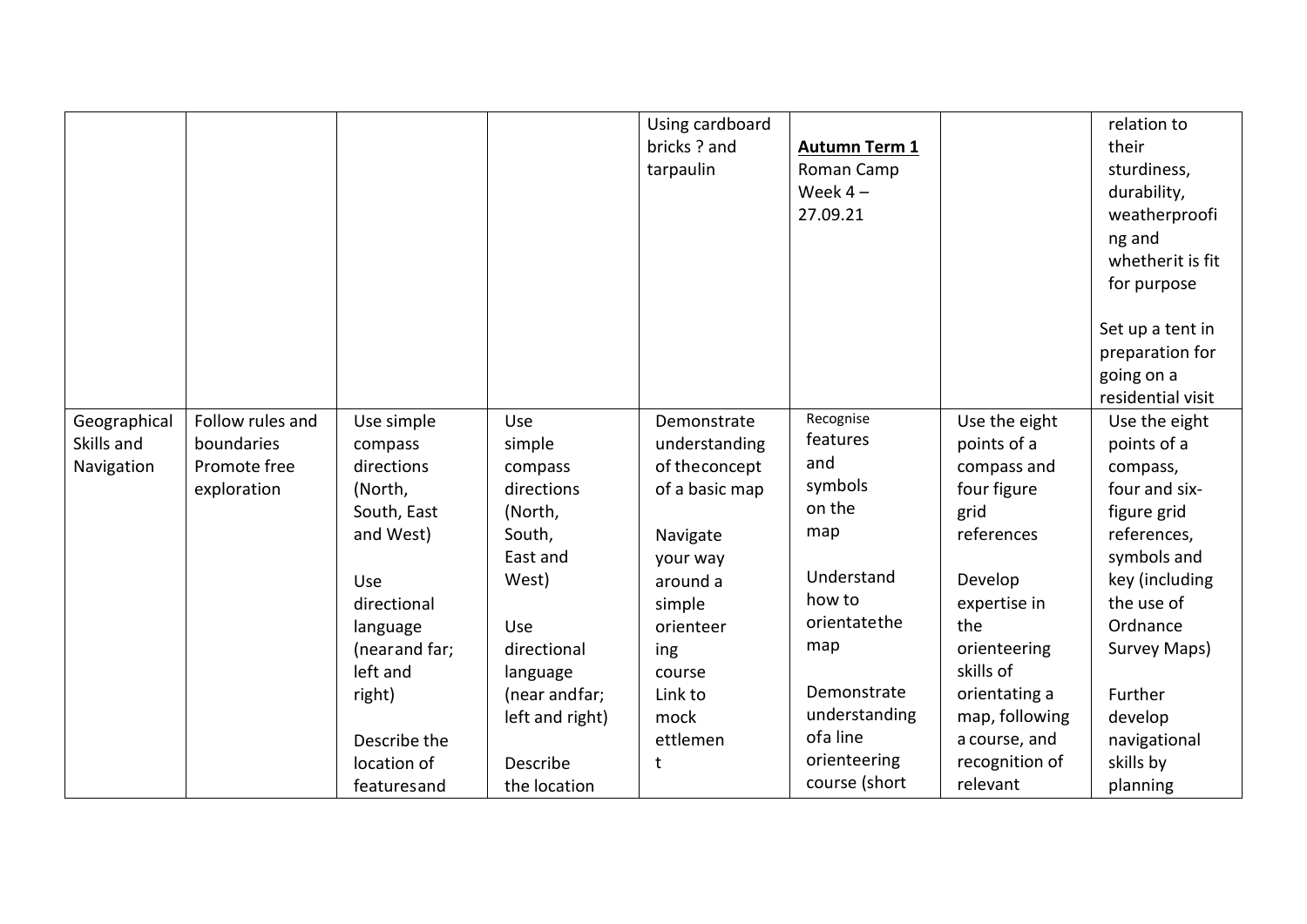|  | routes on a      | of features       | Understand       | loop) and star       | map symbols     | ahead,           |
|--|------------------|-------------------|------------------|----------------------|-----------------|------------------|
|  | map              | and routes        | the term         | orienteering         |                 | identifying      |
|  |                  | on a map          | 'orientate or    |                      | Demonstrate     | problems and     |
|  | Recognise        |                   | 'setting' a map  | Build trust with a   | an              | making           |
|  | landmarks and    | Recognise         | Link to light an | partner and work     | understanding   | decisions        |
|  | humanand         | landmarks         | dark. Use a      | together when        | of the          |                  |
|  | physical         | and human         | google earth     | orienteering         | relationship    | Learn to         |
|  | features         | and physical      | map to do a      |                      | between         | balance          |
|  |                  | features          | treasure hunt    |                      | pacingand       | speed and        |
|  | Devise a simple  |                   | linking to key   | <b>Autumn Term 1</b> | distance        | accuracy         |
|  | map and use      | Devise a simple   | words to         | Roman road           |                 |                  |
|  | basic symbols in | map and use       | introduce a      | locations            | Plan a short    | Set, read and    |
|  | a key            | basicsymbols in a | topic.           | Week $5 -$           | loop course     | follow a bearing |
|  |                  | key               |                  | 04.10.21             | foranother      |                  |
|  |                  |                   | Complete         |                      | pair to         | Practice and     |
|  |                  |                   | a simple         | <b>Autumn Term 2</b> | follow          | develop          |
|  |                  |                   | 'star'           | Treasure hunt        |                 | pacingskills     |
|  |                  |                   | orienteeri       | Artefact hunt        | Improve         |                  |
|  |                  |                   | ng activity      | Week $11 -$          | confidence      | Be able to take  |
|  |                  |                   | in pairs /       | 15.11.21             | in map          | a bearing from   |
|  |                  |                   | groups           |                      | reading and     | a map and use    |
|  |                  |                   |                  |                      | the transfer    | that bearing to  |
|  |                  |                   | Record           |                      | of              | find a control   |
|  |                  |                   | information      |                      | information     | point            |
|  |                  |                   | accurately and   |                      | from map to     |                  |
|  |                  |                   | neatly           |                      | ground          | Combine          |
|  |                  |                   | Set up a         |                      |                 | map              |
|  |                  |                   | glossary of      |                      | Apply skills of | reading and      |
|  |                  |                   | technical        |                      | orienteering    | compass          |
|  |                  |                   | words            |                      | including       | skills           |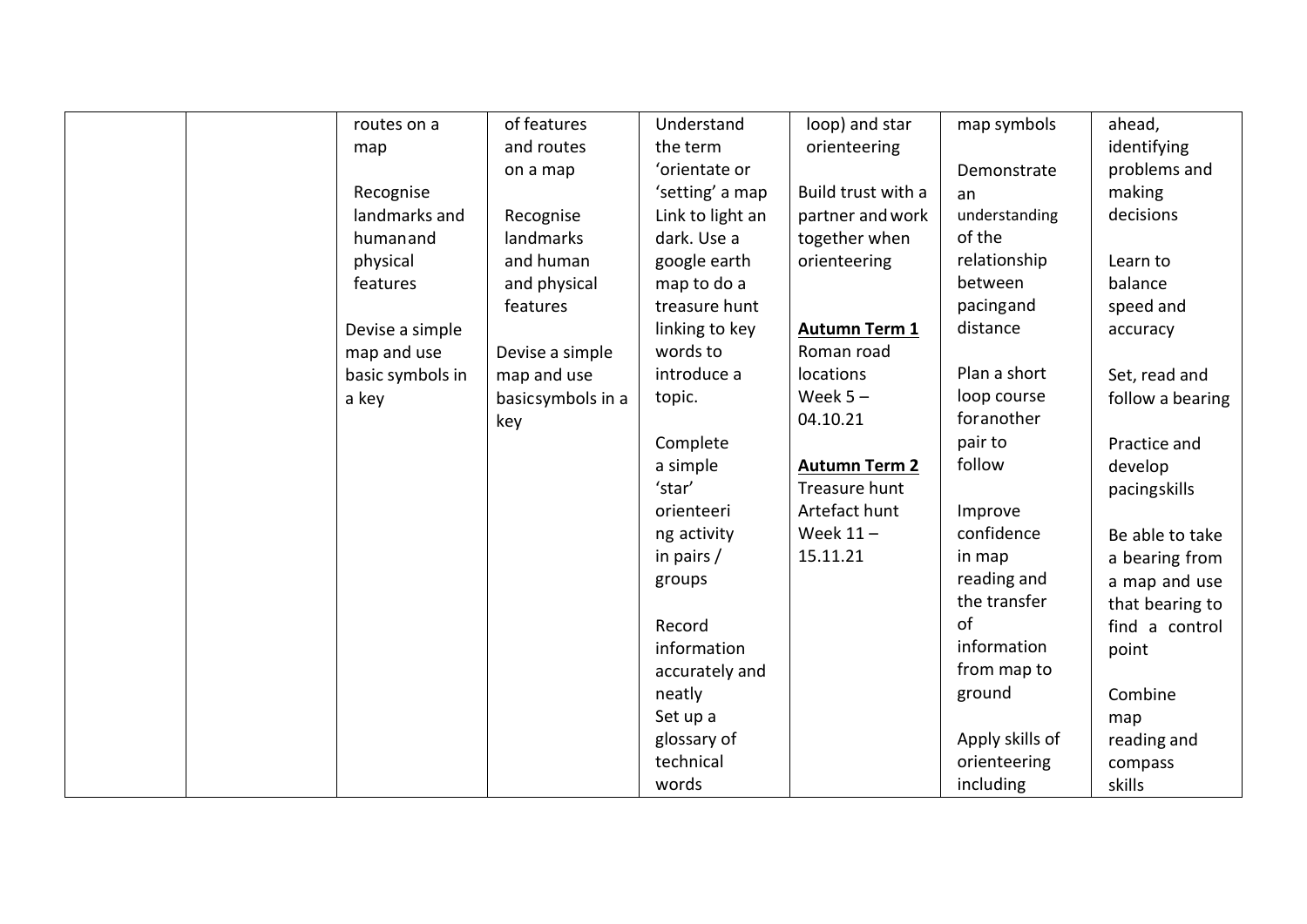|  |  |                 | thumbing the       |                |
|--|--|-----------------|--------------------|----------------|
|  |  |                 | map, route         | Measure the    |
|  |  | Follow rules    | choice and         | distance       |
|  |  | when completing | symbol             | between        |
|  |  | a star          | recognition        | control points |
|  |  | orienteering    |                    | and, using the |
|  |  | activity        | Plan the most      | map scale,     |
|  |  |                 | efficient routeso  | estimatethe    |
|  |  |                 | that the course is | number of      |
|  |  |                 | completed in the   | paces          |
|  |  |                 | quickest time      | requiredto     |
|  |  |                 |                    | reach each     |
|  |  |                 | Complete the       | control        |
|  |  |                 | orienteering       |                |
|  |  |                 | course in the      | Successfully   |
|  |  |                 | fastest time       | undertake an   |
|  |  |                 | possible           | orienteering   |
|  |  |                 | competing          | competition    |
|  |  |                 | against others     | using an       |
|  |  |                 | Complete the       | unfamiliar     |
|  |  |                 | orienteering       | map in anew    |
|  |  |                 | course in the      | location       |
|  |  |                 | fastest time       |                |
|  |  |                 | possible           | Demonstrate    |
|  |  |                 | competing          | effective use  |
|  |  |                 | againstothers      | of orientating |
|  |  |                 |                    | a map, using a |
|  |  |                 |                    | compass,       |
|  |  |                 |                    | setting,       |
|  |  |                 |                    | reading and    |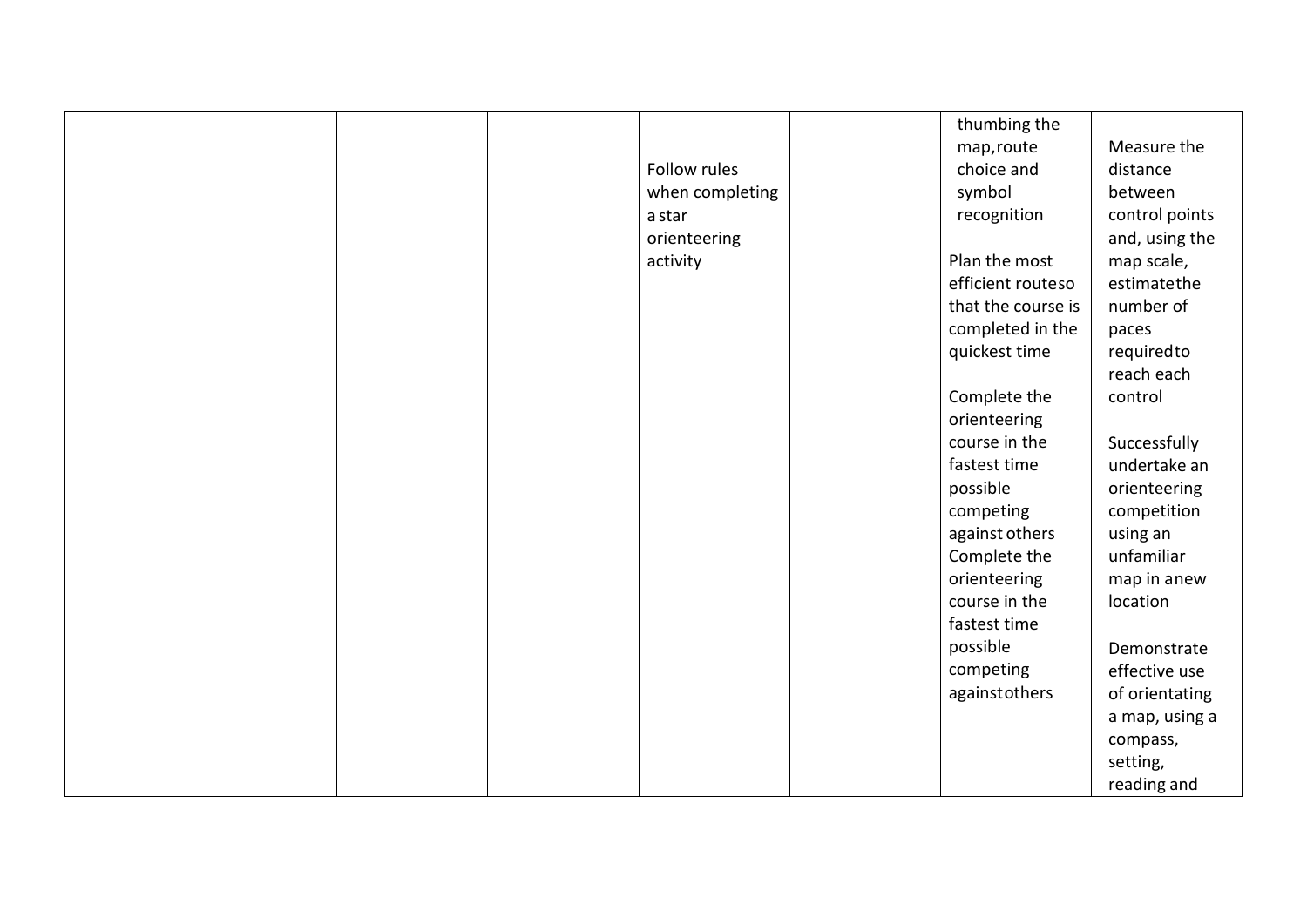|         |                                                                                           |                                                                                                   |                                                                                                                                                |                                                                                                                                                                                     |                                                                                                             |                                                                                       | following<br>bearings, and<br>scale<br>to navigate<br>around a score<br>(scatter)<br>orienteering<br>course                                |
|---------|-------------------------------------------------------------------------------------------|---------------------------------------------------------------------------------------------------|------------------------------------------------------------------------------------------------------------------------------------------------|-------------------------------------------------------------------------------------------------------------------------------------------------------------------------------------|-------------------------------------------------------------------------------------------------------------|---------------------------------------------------------------------------------------|--------------------------------------------------------------------------------------------------------------------------------------------|
| Weather | Identify the<br>weather daily<br>and record for a<br>week during the<br>different seasons | Re-enforce<br>weather<br>conditions<br>and record<br>for a week<br>during<br>different<br>seasons | Identify<br>the<br>weather in<br>different<br>parts of<br>the school<br>grounds.<br>Does it<br>differ in<br>open<br>spaces as<br>opposed<br>to | Make a rain<br>gauge and<br>record<br>information<br>during<br>different times<br>of the year.<br>Link to maths<br>and scales<br>Observe daily<br>for a week and<br>then record Use | Make rain<br>gauges<br>and place<br>different<br>ones in<br>different<br>parts of<br>the school<br>grounds. | Observe and<br>record the<br>temperature<br>for a week<br>during the<br>four seasons. | Observe and<br>record the<br>temperature<br>for a week<br>during the<br>four seasons<br>in different<br>areas of the<br>school<br>grounds. |
|         |                                                                                           |                                                                                                   | sheltered<br>areas                                                                                                                             | the water to<br>water a plant.                                                                                                                                                      |                                                                                                             | Name three<br>different<br>cloud<br>formations.                                       | Name three<br>different<br>cloud<br>formations<br>and predict<br>the type of<br>weather you<br>might<br>experience.                        |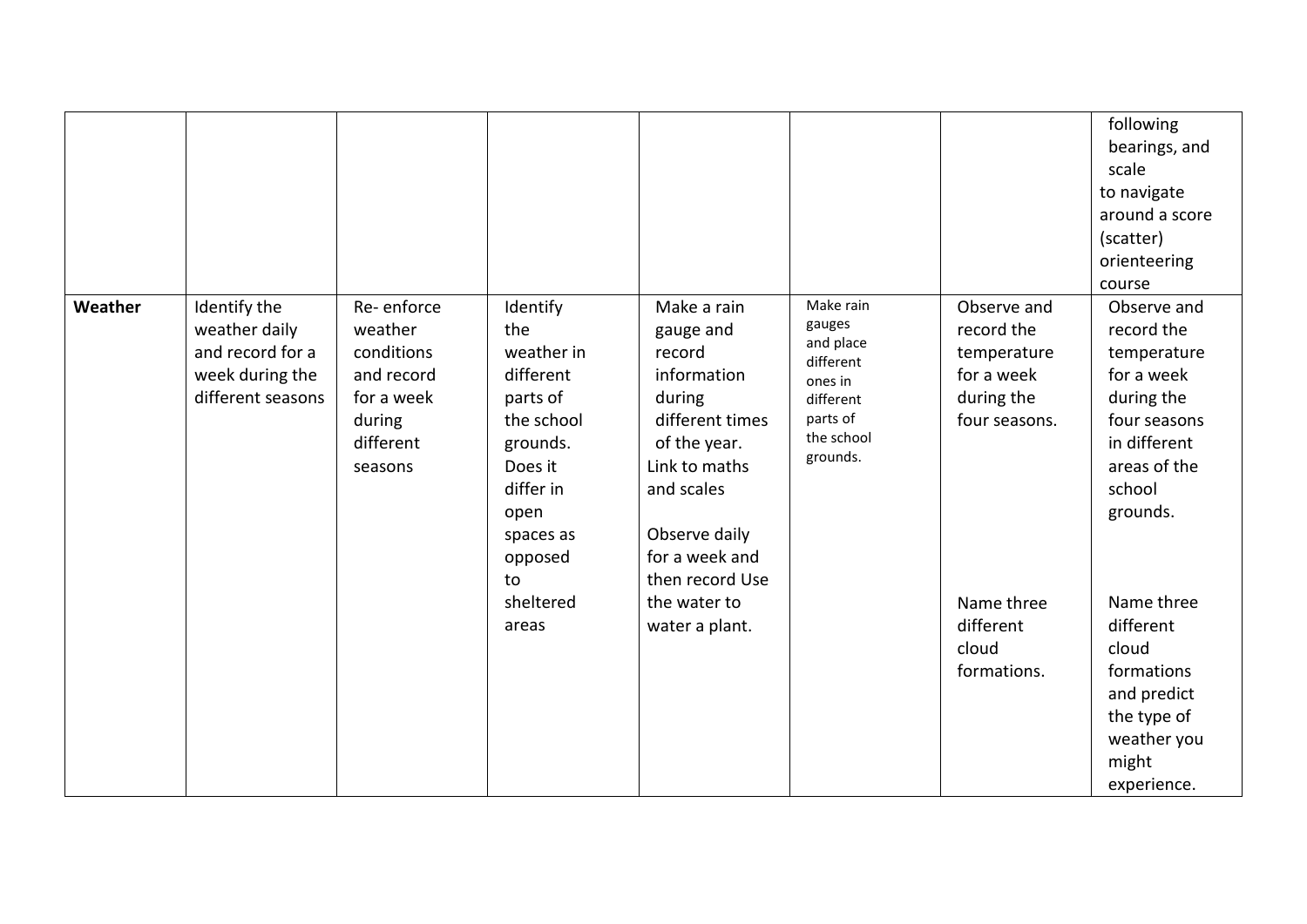|                  |                  |                  |                      |                    |                   | Observe<br>where the<br>sun rises and<br>the sun sets. | Observe how<br>your shadow<br>length<br>changes<br>during the<br>day.<br>Measure the<br>height of a<br>tree/<br>telegraph<br>pole. |
|------------------|------------------|------------------|----------------------|--------------------|-------------------|--------------------------------------------------------|------------------------------------------------------------------------------------------------------------------------------------|
| <b>Exploring</b> | Introducti       | Re-enforce rules | Re-enforce           | Take part in       | Play              | Orienteering with                                      | Create a time                                                                                                                      |
|                  | on to            | and boundaries   | rules and            | outdoor            | woodland          | an OS map                                              | capsule                                                                                                                            |
|                  | rules and        |                  | boundaries of        | challenges on      | versions of       |                                                        |                                                                                                                                    |
|                  | boundari         | Travel safely    | nature walks         | own and in a       | games             |                                                        | Plant bulbs,                                                                                                                       |
|                  | es               | over the         |                      | team               |                   | Use recycled                                           | shrubs, lavender                                                                                                                   |
|                  |                  | terrain during   | Move logs safely     |                    | I can work in     | materials as                                           | to create a                                                                                                                        |
|                  | Promotion of     | nature walks     | with support         | Climb a tree       | team<br>a         | props for games                                        | scented garden                                                                                                                     |
|                  | free exploration |                  | first                |                    | during wide       | e.g newspaper                                          |                                                                                                                                    |
|                  |                  | Carry sticks     |                      | Make something     | games<br>and      | football, recycled                                     | Create a bird                                                                                                                      |
|                  | Promotion        | safely           | Build a bridge       | out of wood.       | scavenger         | bottles filled with                                    | feeder and                                                                                                                         |
|                  | of               |                  |                      |                    | hunts             | water, running                                         | identify visiting                                                                                                                  |
|                  | independe        | Work in a        | Become a nature      | Cook outdoors      |                   | barefoot in a                                          | birds.                                                                                                                             |
|                  | nt learning      | team to co-      | detective Get        |                    | Make<br>$\alpha$  | race                                                   |                                                                                                                                    |
|                  | opportuniti      | operateand       | soaking wet in       |                    | sculpture<br>from | Use the                                                |                                                                                                                                    |
|                  | es/skills        | communicat       | the rain.            |                    | natural           | equipment to                                           |                                                                                                                                    |
|                  |                  | e clearly        |                      | Plant seeds in the | materials         | make up a team                                         |                                                                                                                                    |
|                  | Plant bulbs      |                  | <b>Bird watching</b> | garden vegetable   |                   | game. Consider                                         |                                                                                                                                    |
|                  | and watch        |                  |                      | and flowers.       | Make up your      |                                                        |                                                                                                                                    |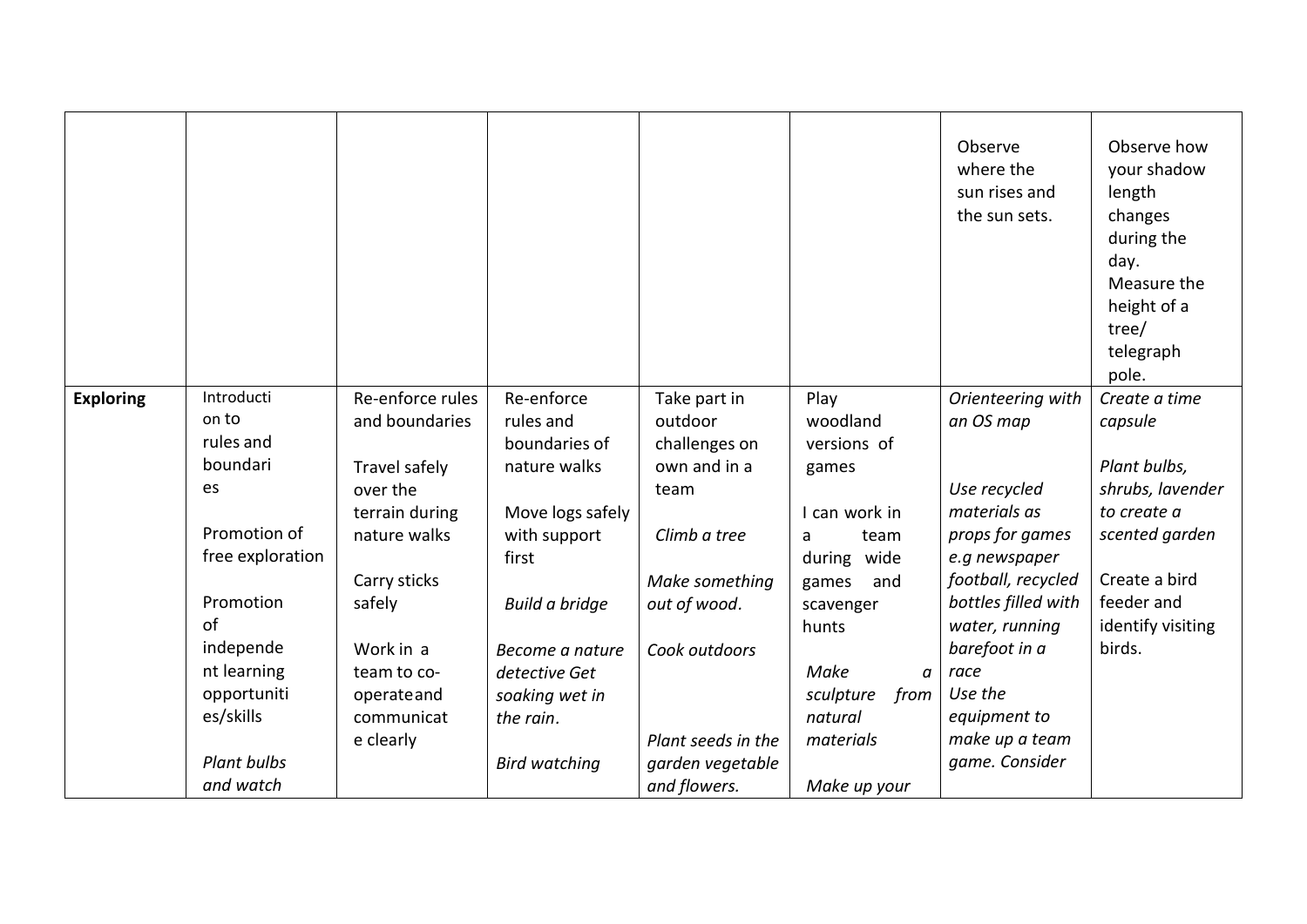|                    | themgrow         | Discover what's  |                | Harvest the fruit | own game             | how the scoring |                  |
|--------------------|------------------|------------------|----------------|-------------------|----------------------|-----------------|------------------|
|                    |                  | in a pond        |                | and veg and       | and teach it         | is executed.    |                  |
|                    | Autumn walk      | Hunt for insects |                | make different    | to someone           |                 |                  |
|                    |                  | Roll down a hill |                | dishes with them  |                      |                 |                  |
|                    | Search for       | Make a daisy     |                | Vegetable soup    | Treasure hunt        |                 |                  |
|                    | butterflies      | chain            |                | Links to healthy  |                      |                 |                  |
|                    |                  | Build a den      |                | eating topic.     | <b>Autumn Term 2</b> |                 |                  |
|                    |                  |                  |                |                   | Treasure hunt        |                 |                  |
|                    |                  |                  |                |                   | Artefact hunt        |                 |                  |
|                    |                  |                  |                |                   | Week $11 -$          |                 |                  |
|                    |                  |                  |                |                   | 15.11.21             |                 |                  |
| <b>Nature walk</b> | Weekly           | Weekly nature    | Weekly         | Weekly nature     | Weekly nature        | Weekly nature   | Weekly nature    |
|                    | nature           | walk             | nature walk    | walk              | walk                 | walk            | walk             |
|                    | walk.            |                  | Identify three | Identify four     | Identify three       | Identify six    | Identify as      |
|                    |                  | Go on a sensory  | trees          | more trees        | wild flowers         | wild flowers    | many wild        |
|                    | Go on a<br>sound | walk             |                |                   |                      |                 | flowers as you   |
|                    | walk             |                  | Go on a        | Weekly            | Plant some           | Plant some      | can. Make a      |
|                    |                  | Build a bird's   | sensory walk   | Hug a tree Link   | wildflower           | wildflower      | diary with       |
|                    |                  | nest using       |                | to PSHE for the   | seeds                | seeds           | drawings.        |
|                    |                  | natural          | Build a bird's | first 10 mins of  |                      |                 |                  |
|                    |                  | materials        | nest using     | the lesson        | Identify three       | Identify six    | Identify as many |
|                    |                  |                  | tweezers to    |                   | garden birds         | garden birds    | garden birds as  |
|                    |                  | Hedgehog cam     | imitate a      | What can you      | Explore a            | Identify some   | you can          |
|                    |                  | Fits in with     | bird's beak.   | find under a      | forest               | common          | Make a diary     |
|                    |                  | habitats.        |                | tree?             |                      | grasses and     | with drawings.   |
|                    |                  | Visits to class  |                |                   | Identify the         | weeds           |                  |
|                    |                  | from Katherine   |                | Identify animal   | age of a tree        |                 | Identify some    |
|                    |                  | Jones            |                | tracks and use    | by measuring         | Make a bird     | common           |
|                    |                  | Make             |                | plaster of paris  | its girth            | box             | grasses and      |
|                    |                  | hedgehog         |                | to make an        |                      |                 | weeds            |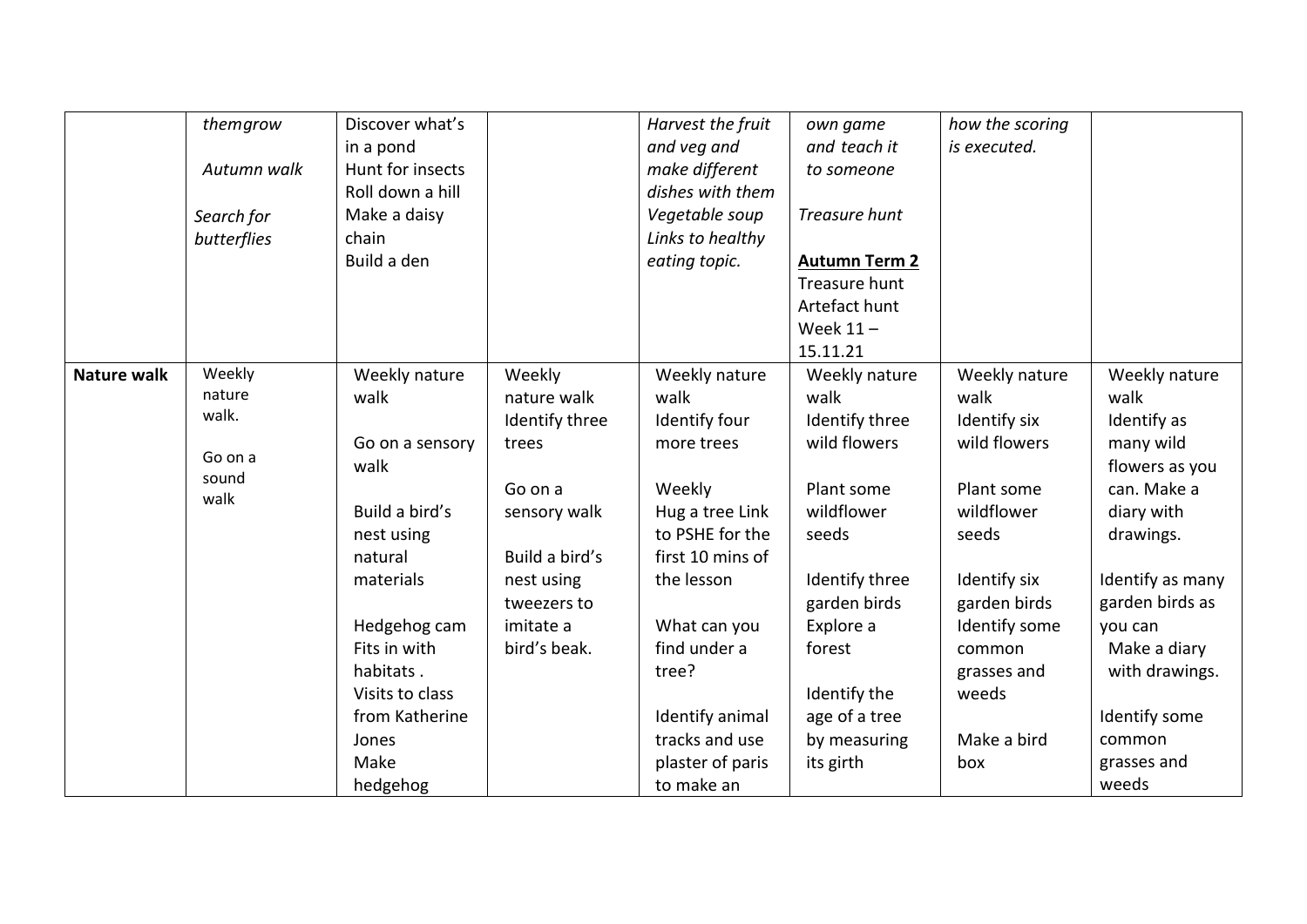| Mammal    | imprint          |                      | Make a diary  |
|-----------|------------------|----------------------|---------------|
| footprint | Link to Cave     | <b>Autumn Term 1</b> | with drawings |
|           | paintings and    | Measurement-         |               |
|           | mock             | measuring the        |               |
|           | settlement       | age of a tree        |               |
|           | Identify         | Week $6-$            |               |
|           | different        | 11.10.21             |               |
|           | imprints as if   |                      |               |
|           | an animal had    |                      |               |
|           | been through.    |                      |               |
|           | Eg bison, deer   |                      |               |
|           | Use an           |                      |               |
|           | identification   |                      |               |
|           | kit              |                      |               |
|           |                  |                      |               |
|           | Walk to          |                      |               |
|           | church.          |                      |               |
|           | Identify any     |                      |               |
|           | flowers, birds,  |                      |               |
|           | trees or insects |                      |               |
|           | along the way.   |                      |               |
|           |                  |                      |               |
|           | Link to RE and   |                      |               |
|           | a visit to the   |                      |               |
|           | church           |                      |               |
|           | Hedgehog cam     |                      |               |
|           | Fits in with     |                      |               |
|           | habitats.        |                      |               |
|           | Visits to class  |                      |               |
|           | from Katherine   |                      |               |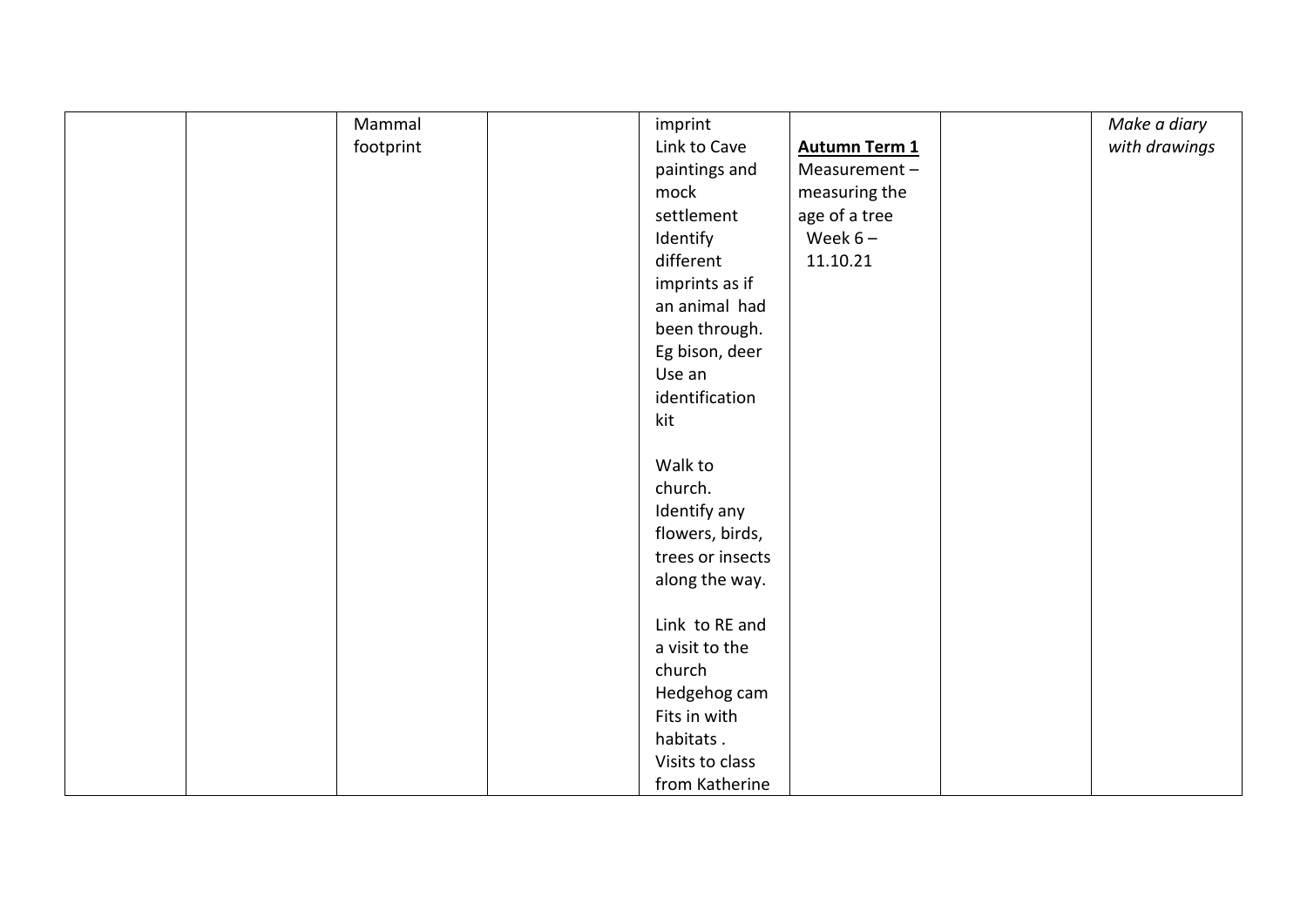|                    |                                                                                                   |                                                                                                                       |                                                                                                                                                                                   | Jones<br>Make<br>hedgehog<br>Mammal<br>footprint<br>tunnels.                                                                                                                                                                                                                                                                |                                                                                                                                                                                                                                                                                                                                                           |                                                                                                                                                                                                                                                                                         |                                                                                                                                                                                                                                                                                         |
|--------------------|---------------------------------------------------------------------------------------------------|-----------------------------------------------------------------------------------------------------------------------|-----------------------------------------------------------------------------------------------------------------------------------------------------------------------------------|-----------------------------------------------------------------------------------------------------------------------------------------------------------------------------------------------------------------------------------------------------------------------------------------------------------------------------|-----------------------------------------------------------------------------------------------------------------------------------------------------------------------------------------------------------------------------------------------------------------------------------------------------------------------------------------------------------|-----------------------------------------------------------------------------------------------------------------------------------------------------------------------------------------------------------------------------------------------------------------------------------------|-----------------------------------------------------------------------------------------------------------------------------------------------------------------------------------------------------------------------------------------------------------------------------------------|
| <b>Using Tools</b> | Introduction to<br>tools (peelers for<br>whittling,<br>hammers,<br>mallets, trowels<br>and forks) | Continuation of<br>the use of basic<br>tools (cutting of<br>string, peeler for<br>whittling, bow<br>saw to cut discs) | Continuation<br>of the use of<br>basic tools,<br>larger ropes<br>and<br>independent<br>cutting of<br>string<br>Use of bow saw<br>1-1 to cut discs<br>and peelers for<br>whittling | In Key Stage<br>2 children<br>will develop<br>their skills<br>when using a<br>range of<br>tools. Tools<br>will only be<br>used when<br>the children<br>are<br>physically,<br>mentally and<br>socially ready<br>to do so.<br>Children's<br>abilityto use<br>tools will<br>develop at<br>different ages<br>This is<br>covered | In Key Stage 2<br>children will<br>develop their<br>skills when<br>usinga range<br>of tools. Tools<br>will only be<br>used when the<br>children are<br>physically,<br>mentally and<br>socially ready<br>to do so.<br>Children's<br>ability to use<br>tools will<br>develop at<br>different ages<br>Loppers<br><b>Secateurs</b><br>Knives for<br>whittling | In Key Stage 2<br>children will<br>develop their<br>skills when using<br>a range of tools.<br>Tools will only be<br>used when the<br>children are<br>physically,<br>mentally and<br>socially ready to<br>do so. Children's<br>ability to use<br>tools will develop<br>at different ages | In Key Stage 2<br>children will<br>develop their<br>skills when using<br>a range of tools.<br>Tools will only be<br>used when the<br>children are<br>physically,<br>mentally and<br>socially ready to<br>do so. Children's<br>ability to use<br>tools will develop<br>at different ages |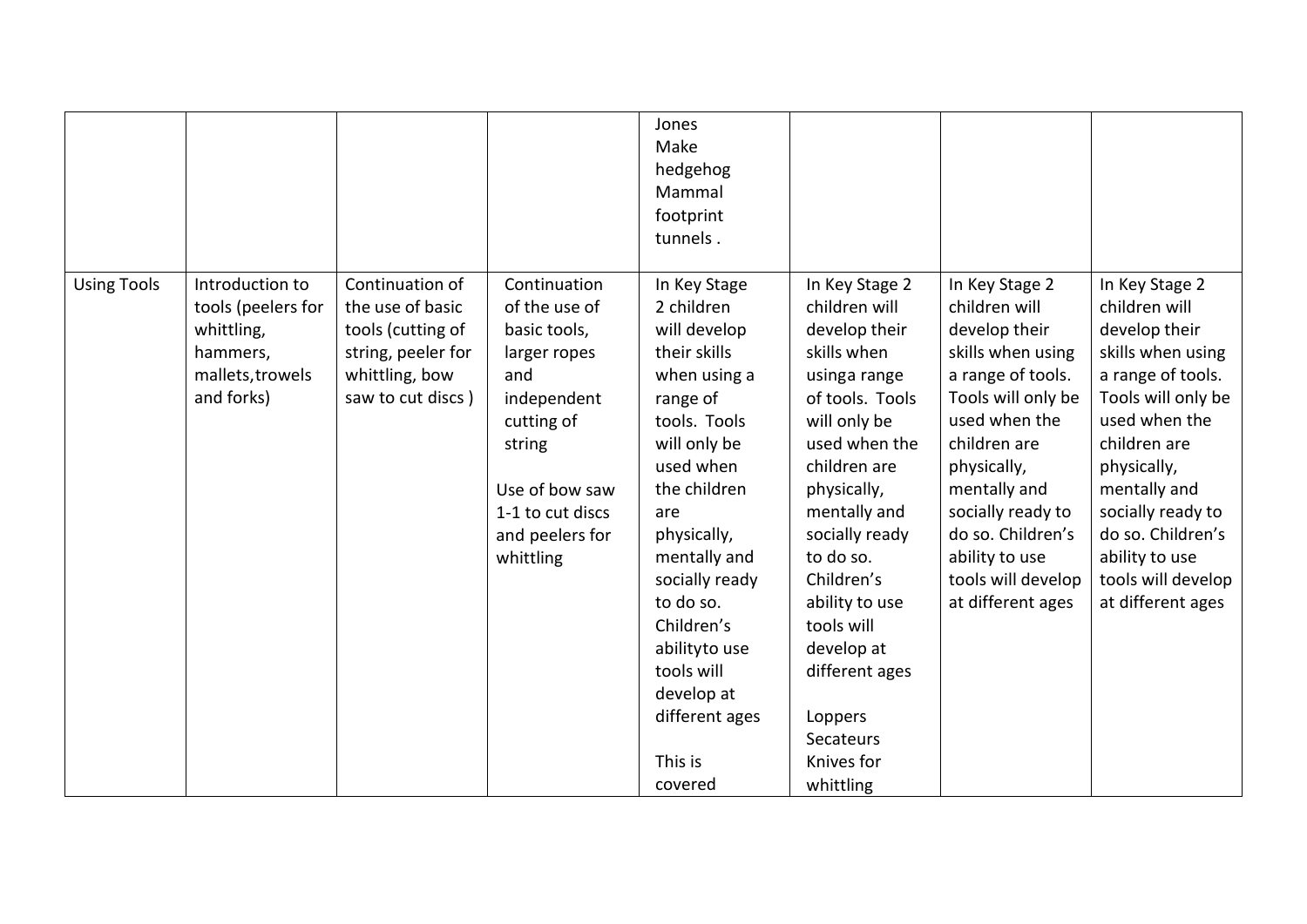|       |                  |                                |                                                                                                                                                                                                   | when<br>gardening,<br>building<br>shelters<br>Maintenance<br>of garden<br>(trowels and<br>forks)<br>Also wildlife<br>clearance (<br>secateurs,<br>loppers,<br>rakes)              |                                                                                                                                                                                                             |                                                                                                        |                                                                         |
|-------|------------------|--------------------------------|---------------------------------------------------------------------------------------------------------------------------------------------------------------------------------------------------|-----------------------------------------------------------------------------------------------------------------------------------------------------------------------------------|-------------------------------------------------------------------------------------------------------------------------------------------------------------------------------------------------------------|--------------------------------------------------------------------------------------------------------|-------------------------------------------------------------------------|
| Knots | Tying shoe laces | Introduction to<br>basic knots | More<br>sophisticated<br>use of knots<br>forattaching<br>to structures<br>and trees<br>Example -<br>Overhand<br>knot and half<br>hitch<br>Lashing and<br>frapping<br>techniques to<br>make frames | More<br>sophisticate<br>d use of<br>knotsfor<br>attaching to<br>structures<br>and trees<br>Lashing and<br>frapping<br>frames and<br>dual<br>structures<br>Example - Cow<br>hitch, | More<br>sophisticated<br>knots for<br>attaching to<br>structures<br>and trees<br>Independent use<br>of lashing and<br>frapping<br>techniques<br><b>Autumn Term 2</b><br><b>Building a Roman</b><br>catapult | Shelter hitches<br>and knots<br>More complex<br>knots and<br>selecting the<br>correct knot fora<br>job | More complex<br>knots and<br>selecting the<br>correct knot for a<br>job |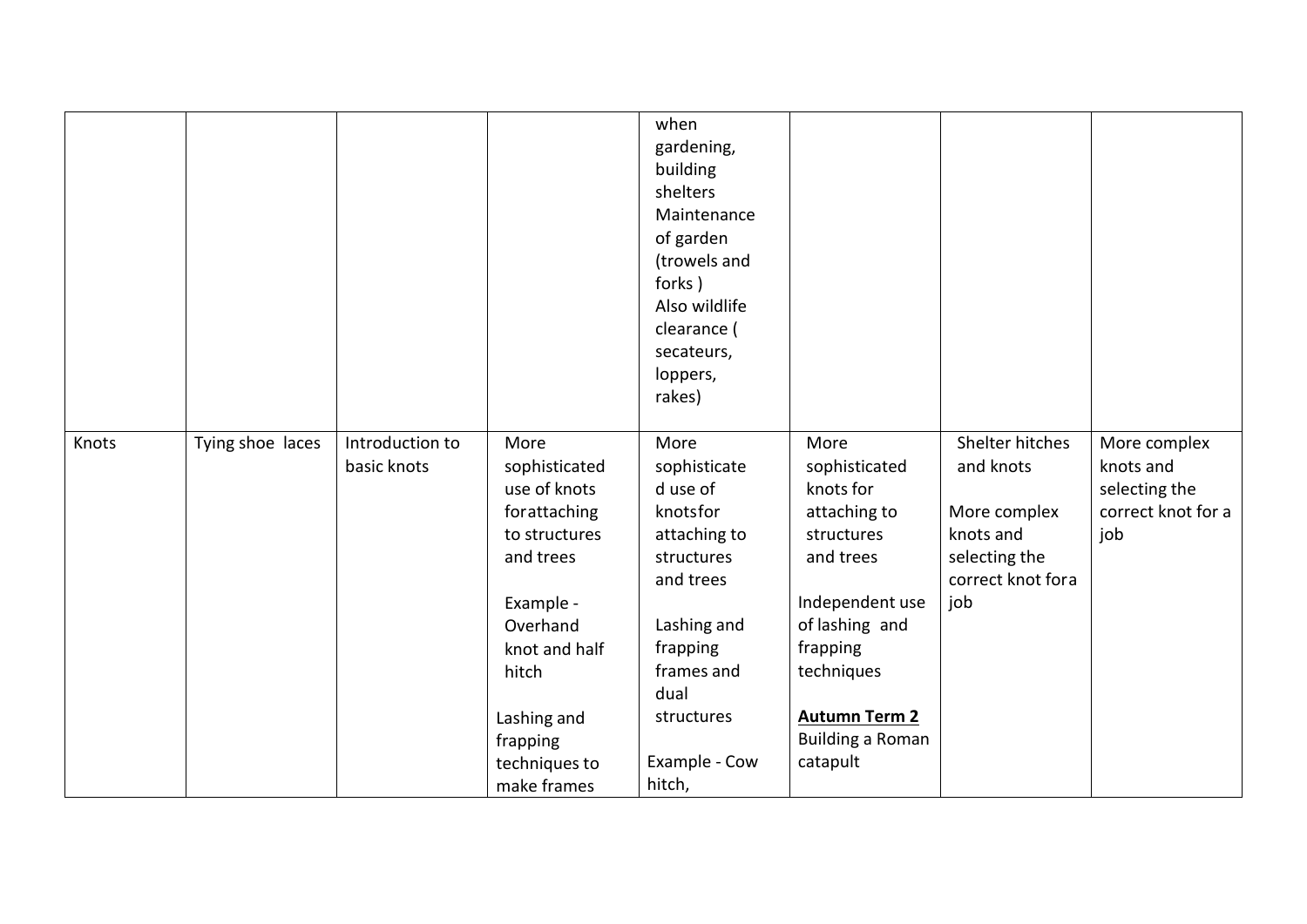|                      |                                   |                               |                                         |                                             | Week $10 -$                          |                                          |                                                    |
|----------------------|-----------------------------------|-------------------------------|-----------------------------------------|---------------------------------------------|--------------------------------------|------------------------------------------|----------------------------------------------------|
|                      |                                   |                               |                                         | Link to Structures                          | 08.11.21                             |                                          |                                                    |
|                      |                                   |                               |                                         | and shelter                                 |                                      |                                          |                                                    |
|                      |                                   |                               |                                         | building                                    | Week $11 -$                          |                                          |                                                    |
|                      |                                   |                               |                                         |                                             | 15.11.21                             |                                          |                                                    |
| Cooking with<br>fire | Observe<br>and talk<br>about fire | Be safe around<br>a fire      | Experience<br>using fire<br>strikers to | Light a fairy fire<br>and keep it going     | Roast food on a<br>fire with support | Cooking on a<br>campfire<br>(roast food) | Prepare and light<br>a campfirewith<br>supervision |
|                      | lighting                          | Contribute to fire            | spark a                                 | Harvest vegetables,                         |                                      |                                          |                                                    |
|                      | procedures,<br>begin to           | lighting by<br>gathering fuel | flame                                   | prepare and cook on<br>an open fire to make |                                      | Make and tend a<br>fire safely           |                                                    |
|                      | contribute                        |                               | Light a piece                           | a vegetable soup<br>with Yr6                |                                      |                                          |                                                    |
|                      | by selecting                      |                               | of cotton                               |                                             |                                      |                                          |                                                    |
|                      | fuel                              |                               | wool (fairy                             |                                             |                                      |                                          |                                                    |
|                      |                                   |                               | pillow)                                 |                                             |                                      |                                          |                                                    |
|                      | Safety                            |                               |                                         |                                             |                                      |                                          |                                                    |
|                      | procedures - fire                 |                               | Fire safety and                         |                                             |                                      |                                          |                                                    |
|                      | safety                            |                               | the fire triangle                       |                                             |                                      |                                          |                                                    |
| Reading and          | Read to an                        | Find a private                | Find a                                  | Reading in pairs                            | Read in pairs                        | Tell a story to                          | Tell a story to the                                |
| writing skills       | adult.                            | space to read a               | private                                 | outdoors with Yr6                           |                                      | the group                                | group                                              |
|                      | Find a quiet                      | book.                         | space to                                |                                             |                                      |                                          |                                                    |
|                      | space to                          |                               | read a                                  |                                             |                                      |                                          |                                                    |
|                      | listen to a                       |                               | book.                                   |                                             |                                      |                                          |                                                    |
|                      | story                             |                               |                                         |                                             |                                      |                                          |                                                    |
| Our                  | Go on a                           | Pick litter and               | Pick litter,                            | Pick litter, record                         | Pick litter, record                  | Pick litter,                             | Pick litter, record                                |
| environment          | litter pick                       | record on a tally             | record on                               | on a tally sheet,                           | on a tally sheet,                    | record on a                              | on a tally sheet,                                  |
|                      |                                   | sheet                         | a tally                                 | take pictures                               | take pictures                        | tally sheet,                             | take pictures                                      |
| Biodiverity          |                                   |                               | sheet and                               | before and after                            | before and after                     | take pictures                            | before and after,                                  |
|                      |                                   |                               | take                                    | and count the                               | and weigh each                       | before and                               | weigh each                                         |
|                      |                                   |                               | pictures                                |                                             |                                      | after, weigh                             | group's bag of                                     |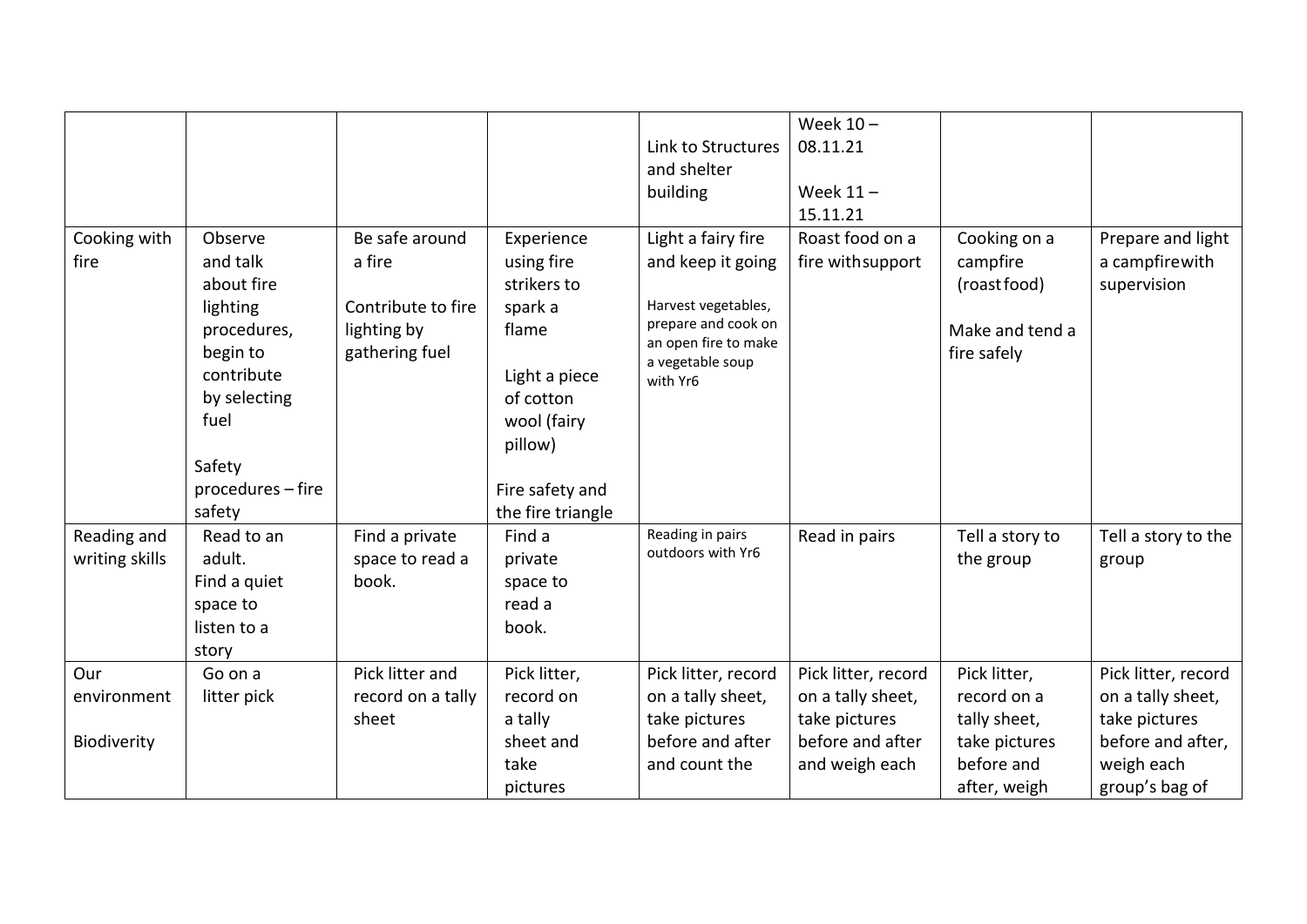| Natural areas   |        | before and | number of items   | group's bag of | each group's   | rubbish and each |
|-----------------|--------|------------|-------------------|----------------|----------------|------------------|
| to work and     |        | after      | of rubbish.       | rubbish        |                |                  |
|                 |        |            |                   |                | bag of rubbish | group talk about |
| play            |        |            |                   |                | and each       | their findings   |
| Pet animals     |        |            | Links to Eco      |                | group talk     |                  |
| /insects        |        |            | Friendly Schools. |                | about their    |                  |
|                 |        |            |                   |                | findings       |                  |
| Recording       |        |            |                   |                |                |                  |
| wildlife in the |        |            |                   |                |                |                  |
| school          |        |            |                   |                |                |                  |
|                 |        |            |                   |                |                |                  |
| grounds         |        |            |                   |                |                |                  |
|                 |        |            |                   |                |                |                  |
| Encouraging     |        |            |                   |                |                |                  |
| insects and     |        |            |                   |                |                |                  |
| animal          |        |            |                   |                |                |                  |
| wildlife        |        |            |                   |                |                |                  |
|                 |        |            |                   |                |                |                  |
| Plants in       |        |            |                   |                |                |                  |
| beds in         |        |            |                   |                |                |                  |
| garden          |        |            |                   |                |                |                  |
|                 |        |            |                   |                |                |                  |
|                 |        |            |                   |                |                |                  |
|                 |        |            |                   |                |                |                  |
| Use of          |        |            |                   |                |                |                  |
| energy          |        |            |                   |                |                |                  |
|                 |        |            |                   |                |                |                  |
| Composting      |        |            |                   |                |                |                  |
|                 |        |            |                   |                |                |                  |
|                 |        |            |                   |                |                |                  |
| Water           |        |            |                   |                |                |                  |
|                 | Use of |            |                   |                |                |                  |
|                 | energy |            |                   |                |                |                  |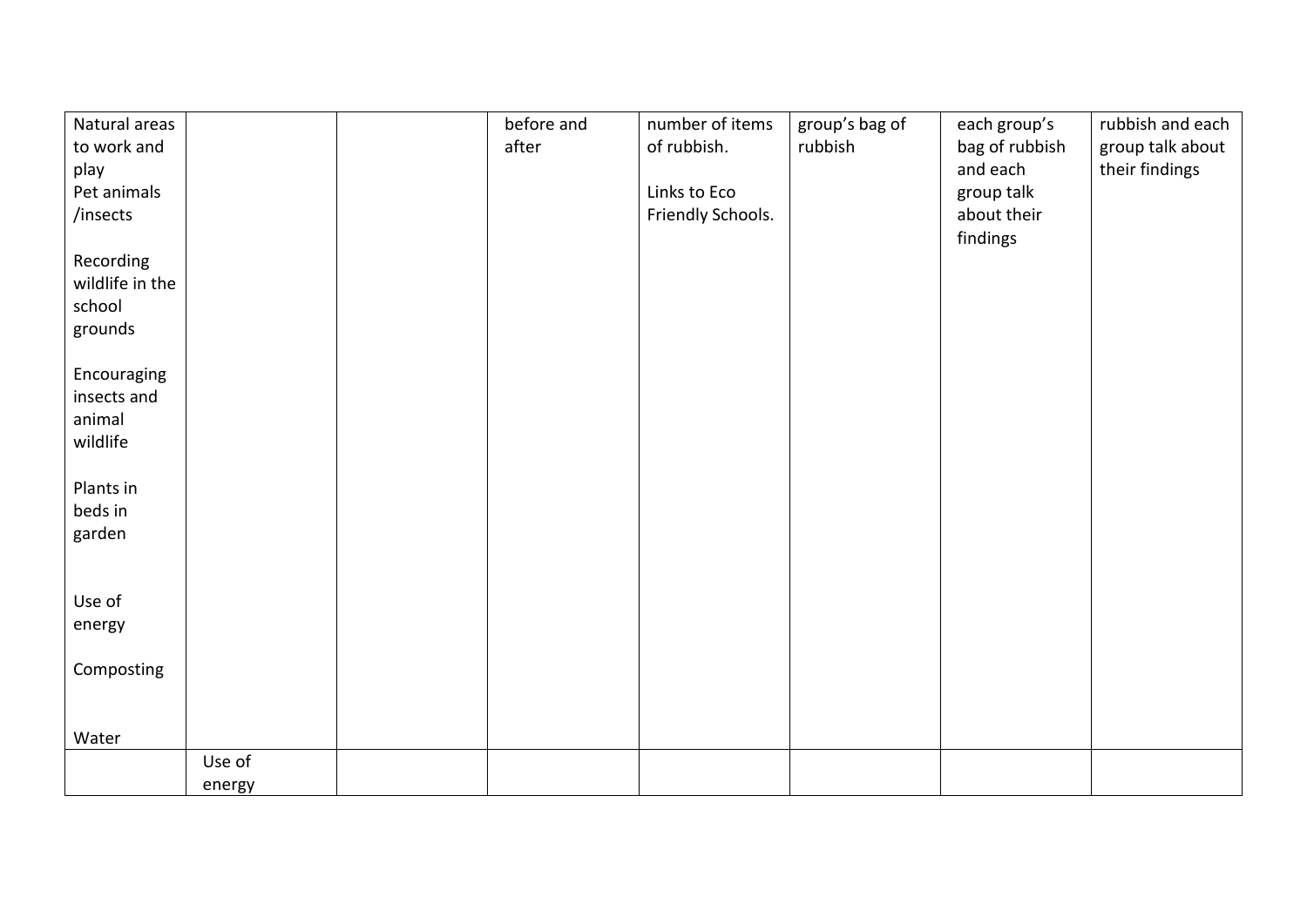| <b>Key Vocabulary</b> |             |     |           |                       |
|-----------------------|-------------|-----|-----------|-----------------------|
|                       | <b>EYFS</b> | KS1 | Lower KS2 | 1001<br>Upper<br>NJ 4 |
|                       |             |     |           |                       |

| <b>How Parents Can</b> |                                                                                                                                                                                                                                                                                                                                                                                                                                                                                     |
|------------------------|-------------------------------------------------------------------------------------------------------------------------------------------------------------------------------------------------------------------------------------------------------------------------------------------------------------------------------------------------------------------------------------------------------------------------------------------------------------------------------------|
| Help:                  | <b>11 TIPS FOR PARENTS TO CONNECT KIDS TO THE OUTDOORS</b>                                                                                                                                                                                                                                                                                                                                                                                                                          |
|                        |                                                                                                                                                                                                                                                                                                                                                                                                                                                                                     |
|                        | <b>Create distraction-free adventures</b>                                                                                                                                                                                                                                                                                                                                                                                                                                           |
|                        | Most young children have never known a world without technology at their fingertips. Challenge yourself and your kids to experience 1-2 outings a week<br>where you leave your devices at home. If you prefer to bring along your cellphone for safety reasons, be a role model and avoid texting, making calls or<br>taking excessive photos. Get as close as possible to trees and wildlife. Immerse yourselves in the chirps, cracks and rustlings with all your senses instead. |
|                        | 2.<br><b>Listen to Nature</b>                                                                                                                                                                                                                                                                                                                                                                                                                                                       |
|                        | Nature provides us with many unforgettable sounds, from leaves rustling to birds singing to streams gurgling. Download our free "Sounds Around"<br>family activity to engage children in the sounds of nature.                                                                                                                                                                                                                                                                      |
|                        | <b>Encourage unstructured play</b>                                                                                                                                                                                                                                                                                                                                                                                                                                                  |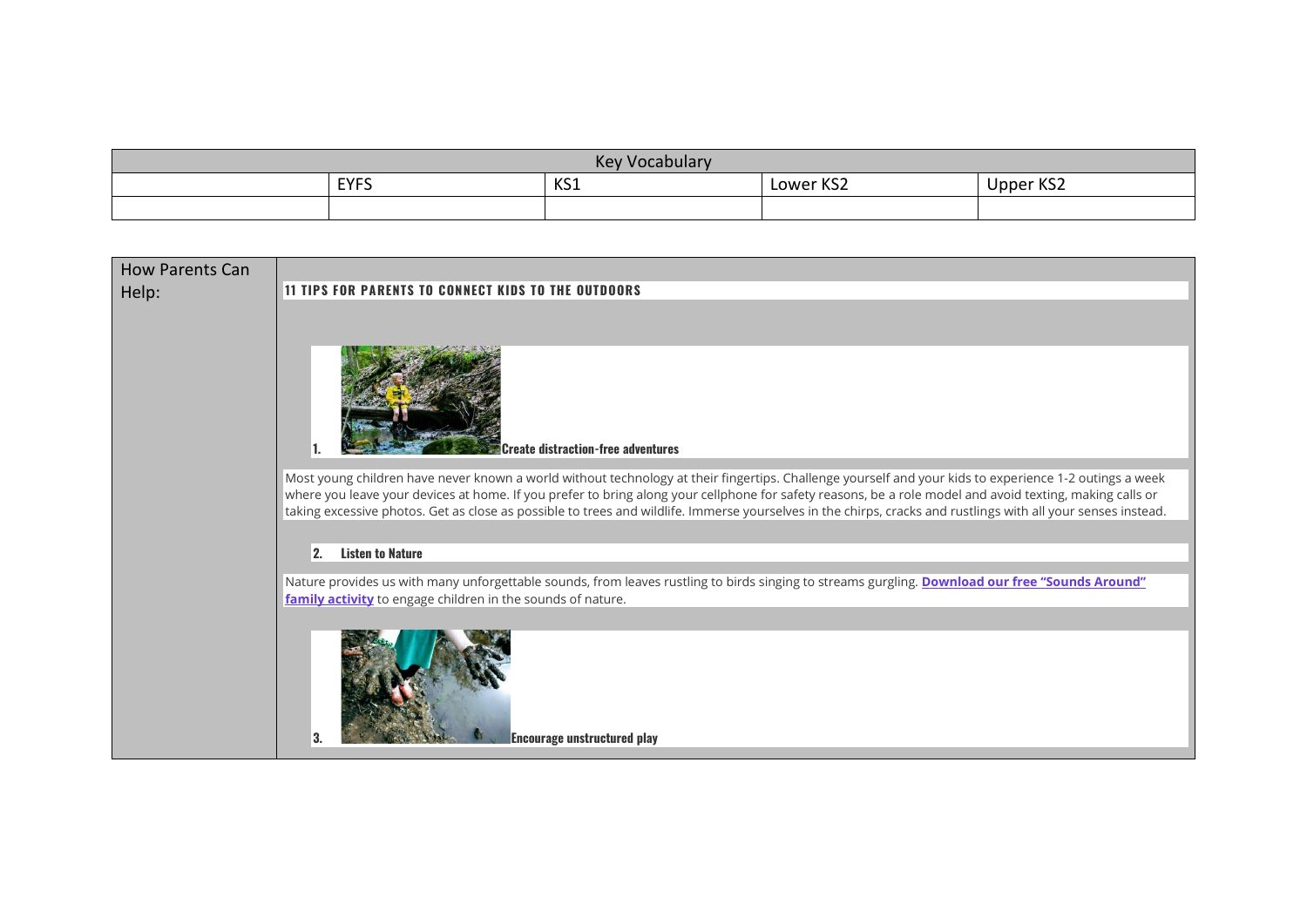Let kids use their creativity and innovation by encouraging unstructured play outdoors. Look under small logs, make stick houses decorated with leaf flags, stir up some delicious mud soup, and collect little treasures like rocks and feathers. The only rule should be to have fun!

## **4. Use tech to teach**

How many kids can look at a tree and name its species? **[Download our free "Name That Tree"](https://www.plt.org/wp-content/uploads/pdf/PLT_iTree_FamilyActivity1_NameThatTree.pdf) family activity** in which we challenge kids to look at trees more closely and to use smartphones to identify them and learn about the products they make.



In many cultures, the passing down of **[oral stories](https://www.plt.org/stem-strategies/tale-of-the-sun/)** helps people stay connected to their culture and to the land. Are there stories or songs you know that speak to the importance of nature and animals? By sharing these songs and stories with your children, you will plant the seed of stewardship and help them feel more connected to nature.

Want some recommendations for children's books suitable for elementary and middle school students?

**[A Walk on the Tundra](https://www.plt.org/recommended-reading/a-walk-on-the-tundra/)** is a glimpse into traditions of the arctic tundra as a native Inuit child takes a morning walk with her grandmother. **[Wishtree](https://www.plt.org/recommended-reading/wishtree/)** helps a Muslim family move into a new community with the help of stories from different families over multiple generations overhead by a 216-year-old oak tree named Red.In **[Circle Unbroken](https://www.plt.org/recommended-reading/circle-unbroken-the-story-of-a-basket-and-its-people/)**, an African-American grandmother interweaves stories of her family's ancestry and culture as she shows her granddaughter how to weave a traditional Gullah basket.

## **6. Inspect new life in your backyard**

Spring is a great time to observe new growth. **[Download our free "Bursting Buds" activity](https://www.plt.org/family-activity/bursting-buds/)** to teach kids the ins and outs of tree twigs and how leaves are formed.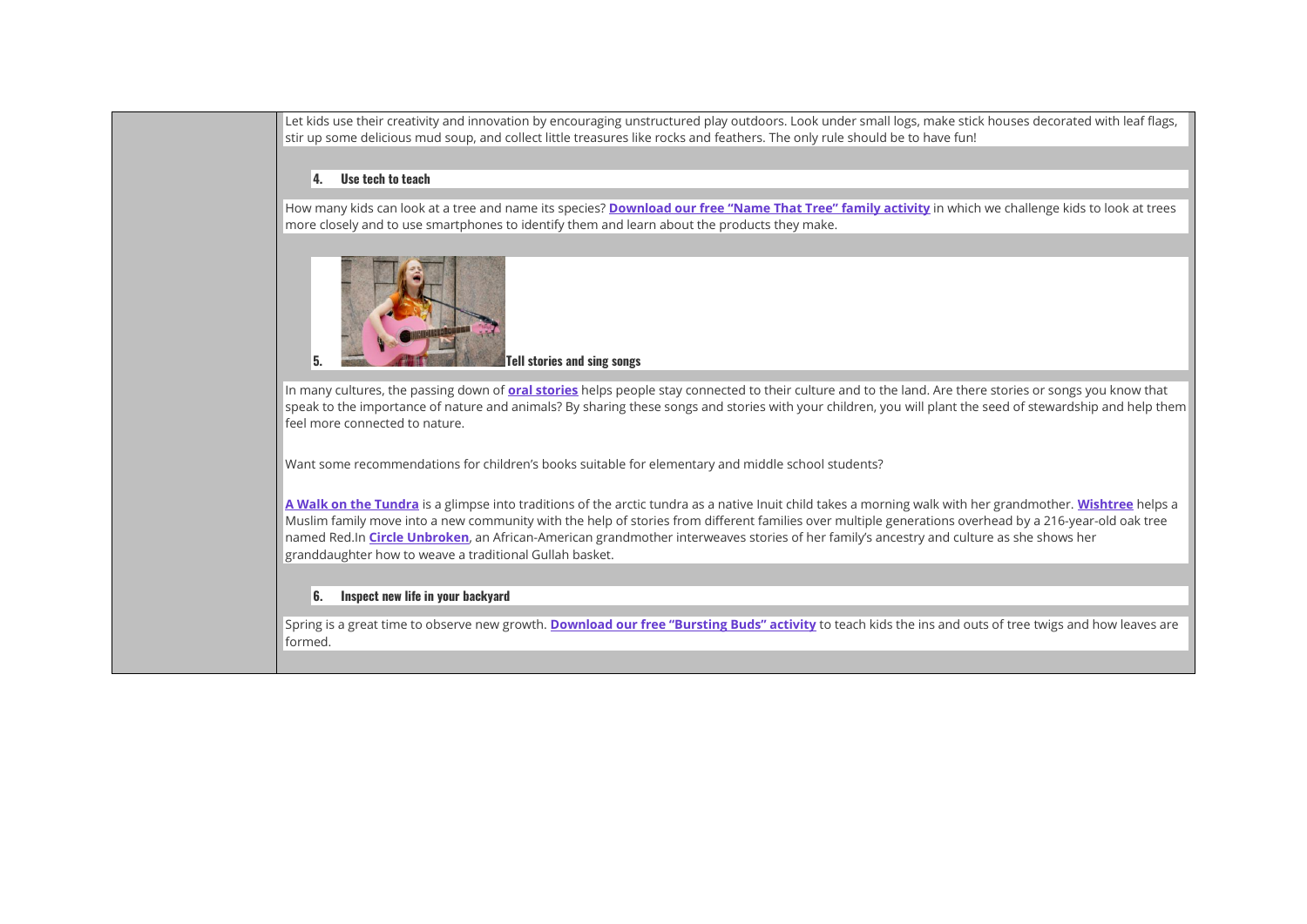

Create a routine that incorporates a little bit of nature every day. It could be as simple as eating lunch outdoors, getting some fresh air and soaking up a little vitamin D, or as active as a 30-minute family stroll around the neighborhood after work. Here are a few **[nature walk activity ideas](https://www.plt.org/educator-tips/nature-walk-activities)** to get you started!

## **8. Create a nature calendar**

This activity works best with the "Nature routine" we suggested above. Create a blank calendar (either by hand or with a free tool like **[print-a](http://www.print-a-calendar.com/)[calendar.com](http://www.print-a-calendar.com/)**). Decorate it together with drawings or images of the things you find while exploring the outdoors, like trees, squirrels, ants and flowers. Hang your calendar in a space where your children can see it every day and get excited about their next outdoor activity.

## **9. Adopt a tree**

Next time you venture out into your backyard or stroll around your neighborhood, have children observe the trees around them. Have they ever stopped to consider their favorite? **[Download our free "Adopt a Tree" activity](https://www.plt.org/family-activity/adopt-a-tree/)** to help children gain a deeper awareness of individual trees and how they can change over time. Virginia PLT Coordinator, Page Hutchinson recently demonstrated this activity in action – check out **[the video](https://www.youtube.com/watch?v=0Dd1Y1M-5Ck)** and follow along at home!